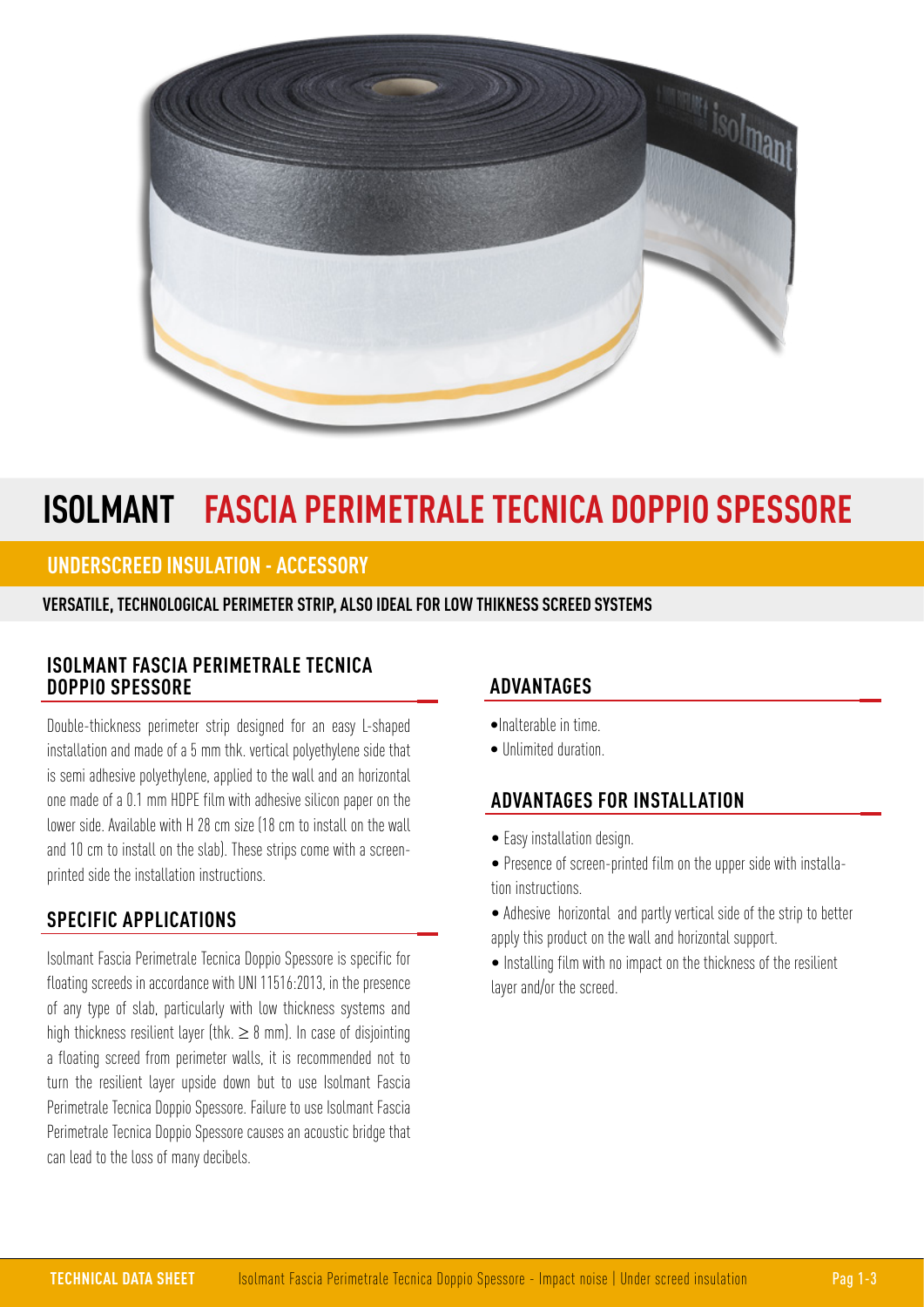# **ISOLMANT FASCIA PERIMETRALE TECNICA**  TECHNICAL SPECIFICATIONS **DOPPIO SPESSORE**

| NOMINAL THICKNESS: | 5 mm (vertical part) 0.1 mm (horizontal part)                                                                                                                                                                                                                                                                                                                                                                                                                                                           |
|--------------------|---------------------------------------------------------------------------------------------------------------------------------------------------------------------------------------------------------------------------------------------------------------------------------------------------------------------------------------------------------------------------------------------------------------------------------------------------------------------------------------------------------|
| CE MARKING:        | Harmonised standards for CE marking are NOT currently available for acoustic insulation products.<br>This means that Isolmant products are currently NOT subject to CE marking, nor to the drawing up of a PDO (declaration of performance) or DDP<br>(declaration of performance). All Isolmant products are placed on the market in compliance with the regulations in force in the country of destination<br>and with the necessary certifications to guarantee their use in dedicated applications. |
| SIZE:              | h 28 cm x 50 m linear strips                                                                                                                                                                                                                                                                                                                                                                                                                                                                            |
| PACKAGE:           | 4 strips equal to 200 linear metres                                                                                                                                                                                                                                                                                                                                                                                                                                                                     |

# **ITEM SPECIFICATIONS**

Double-thickness perimeter strip designed for an easy L-shaped installation and made of a 5 mm thk. vertical polyethylene side that is partially adhesive to be applied to the wall and a horizontal side made of HDPE film with a reduced thickness of 0.1 mm with adhesive silicone paper on its lower side to install over a walking sound insulation underlay. These strips come with a screen-printed side with the installation instructions. H 28 cm.

#### **ISOLMANT FASCIA PERIMETRALE TECNICA DOPPIO SPESSORE INSTALLATION**

1.1

1.2

2



## **Installing Isolmant Fascia Perimetrale Tecnica Doppio Spessore su solaio.**  This installation process can only be carried out with wet-method underscreed. When installing this product directly on the slab, it is recommended that the silicone paper on the horizontal side (lower side) be stripped and the strip carefully positioned at the base of the wall. Then remove the silicone paper from the vertical part and adhere it to the wall (picture 1, 2 and 3).

**Installing Isolmant Fascia Perimetrale Tecnica Doppio Spessore su materassino.** When laying directly on a underlay, it is recommended to remove its silicone-coated paper from the horizontal side (lower side) and carefully position the strip at the base of the wall. Then remove the silicone paper from the vertical part and adhere it to the wall (figure 1, 2 and 3).

In both cases, the Fascia Perimetrale Tecnica Doppio Spessore must be perfectly adherent to the walls along their entire length and must have an excess on the vertical walls of about 2/3 cm above the floor level; this excess must be trimmed after laying the flooring. The continuity of the installation must also be ensured along the thresholds of entrance doors and French windows, as well as in technical niches for housing the manifolds of the heating system, pillars, pilasters, doors and other wall movements. Specific accessories are available to facilitate this task:Isolmant Angoli e Spigoli e Isolmant Telaio Porte (fig. 4-5). It is also necessary to avoid a gap between the strips and the walls at the corners (fig. 6) where cementitious material can penetrate.